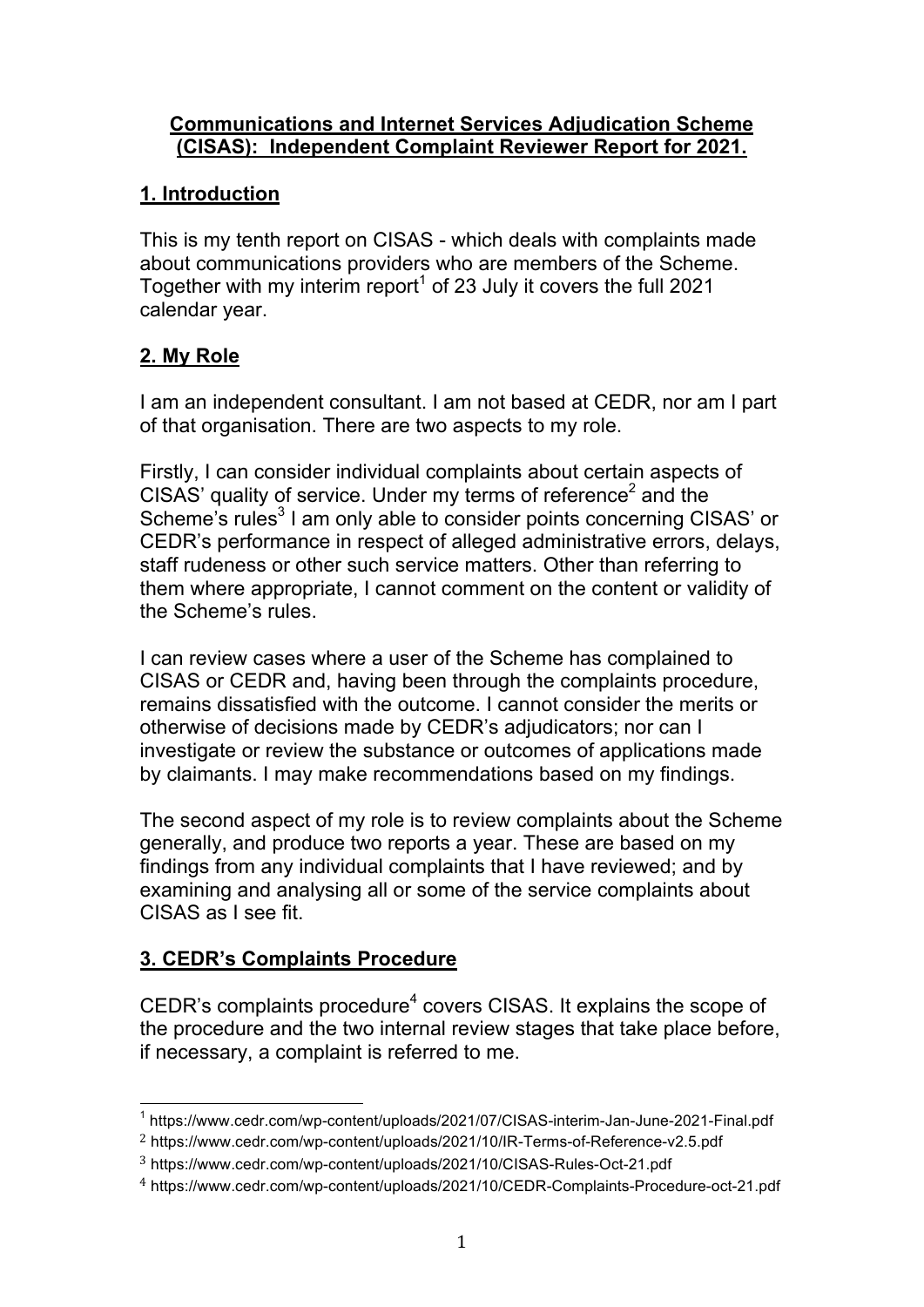The procedure is articulated clearly with timescales and information about what can be expected. In brief, if after the first stage response complainants remain dissatisfied they can ask for escalation to the second stage where a senior manager will review the complaint. If this doesn't resolve the matter, it can be referred to me for independent review.

# **4. This Report**

For the purposes of this report, my quantitative findings incorporate those from my interim report and cover the 12 months from 1 January to 31 December 2021. My qualitative findings on timescales are also for the whole year. My findings on casework and outcomes focus only on 1 July to 31 December. My interim report covers the first half of the year in this respect.

## **5. My Findings**

## **(a) Quantitative**

Complaint volumes were up, but are still a low proportion of total claims handled.

Average acknowledgement and Stage 1 response times were within target. CEDR improved the former significantly; and there were just a handful of outliers in respect of the latter (mostly in the first half of the year).

There remains a relatively high error rate in terms of scope classification.

CISAS received 145 service complaints this year – 31 more than in 2020. This represents a 27% year on year increase, which is the same growth rate as last year.

Total claims in 2021 were up by 9.5%, from 18,297 to 20,044.

Complaints represented 0.7% of total claims, which is 0.1 of a percentage point higher than 2020.

Of the 20,044 applications, 26% (5216) received a final decision from an adjudicator. The remaining 74% were either outside the scope for investigation by CISAS, or were settled without the need to progress to adjudication. This has hardly changed from 2020, when the respective percentages were 25% and 75%.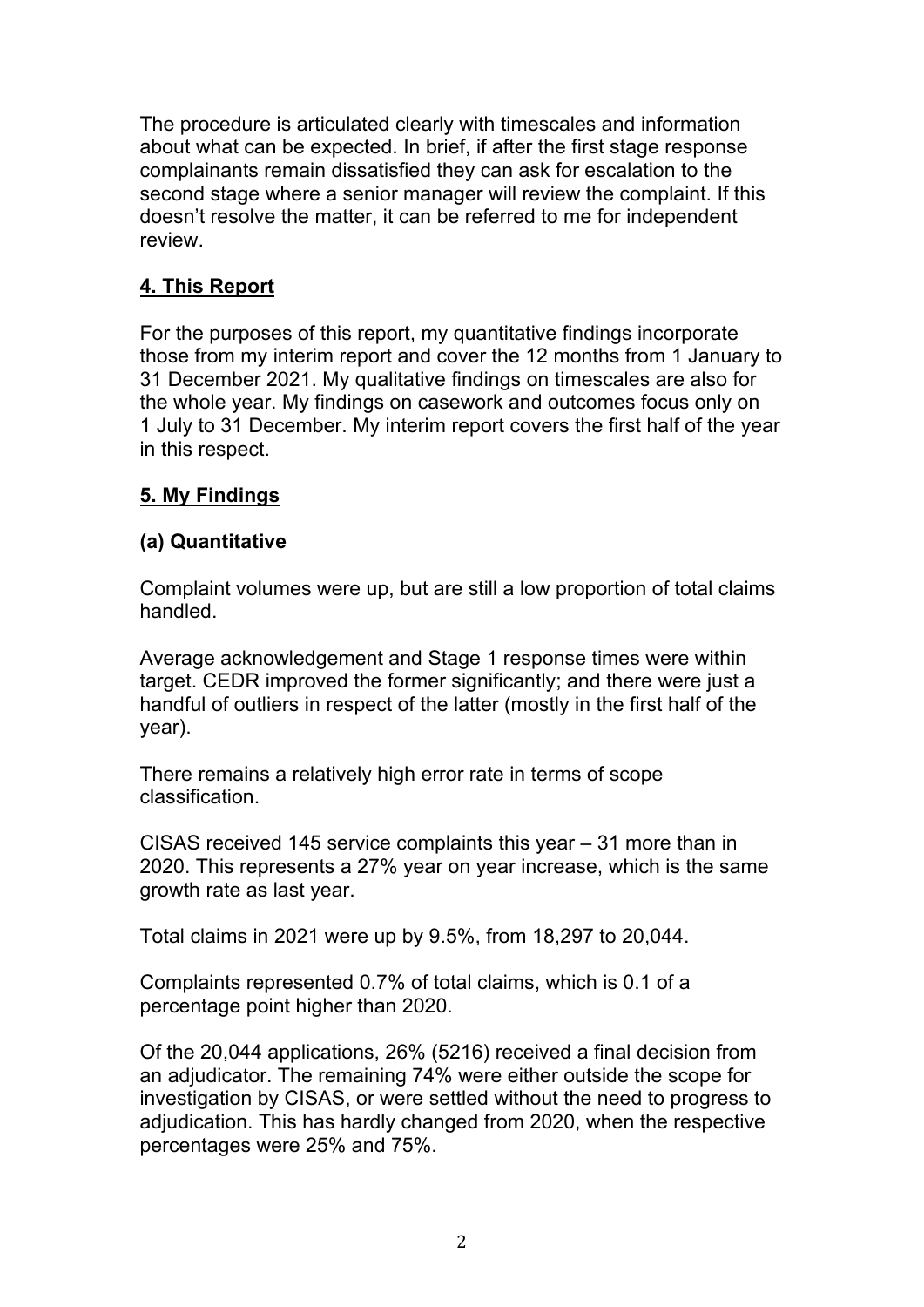Of the 5216 adjudicated cases, CISAS found wholly for the complainant in 3.6% (188) of cases; 68.8% (3591) partly for the complainant; and 27.6% (1437) wholly for the communications provider. This is broadly in line with 2020, although there was a 1.7 percentage point decrease in claims found wholly for the communications provider.

I include these data for context only. However, as has been the case for some time, the fact that CISAS is receiving more applications year on year whilst maintaining a low percentage of service complaints is in my opinion evidence of a consistently strong performance.

Table 1 below gives a breakdown of the service complaints about CISAS:

| Table 1: Acceptance of complaints |
|-----------------------------------|
|-----------------------------------|

| In Scope | Partly in Scope | Out of Scope | Total |
|----------|-----------------|--------------|-------|
|          | 51              |              | 145   |

I found 24 classification errors – 14 in the first half of the year, and 10 in the second. CEDR have corrected these and table 1 above shows the right figures.

This is an annual error rate of 17%, which is three percentage points worse than 2020. The second six months of 2021 showed no improvement on the first six months.

These are record-keeping matters only; they have no bearing on the processing or outcomes of complaints. This should however be an issue of concern to CEDR as, aside from basic good housekeeping, it could affect CEDR's internal reporting and analysis; and/or risk giving an inaccurate picture if an external agency required these data. I have made a number of recommendations on this issue, but it persists. I do not know what the answer is; that lies within CEDR's gift. But I am, again, making a recommendation on the matter.

Table 2 overleaf gives a breakdown by outcome at Stage 1 for those cases that were fully or partly in scope. One case was in the pipeline awaiting an outcome at the time of my review.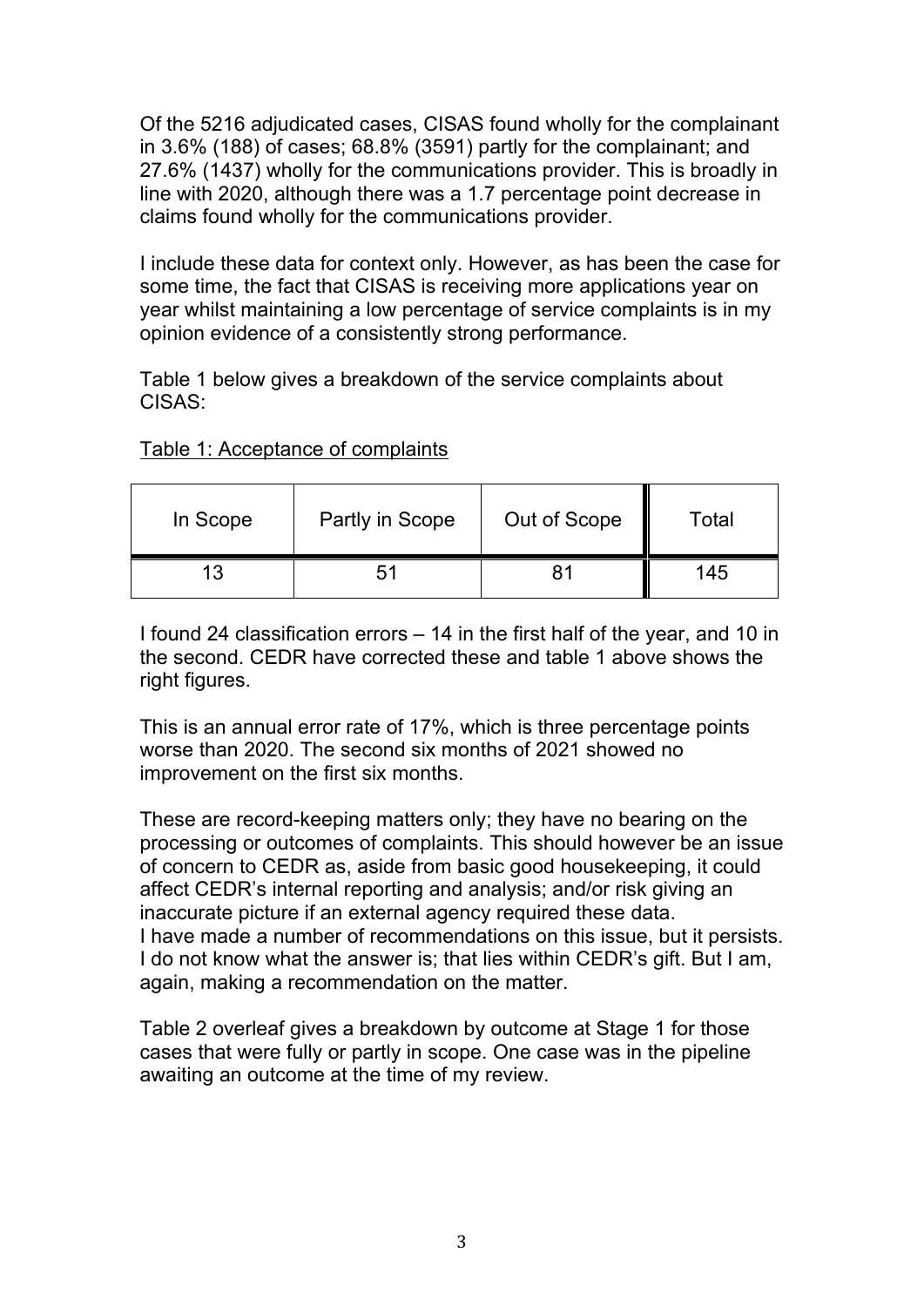## Table 2: Stage 1 outcomes of fully or partly in scope complaints

| Upheld | <b>Partly Upheld</b> | <b>Not Upheld</b> | ™otai     |
|--------|----------------------|-------------------|-----------|
|        |                      |                   | <b>A?</b> |

I found no classification errors in respect of case outcomes.

Table 1 shows that CEDR accepted 44% of complaints as fully or partly in scope. This is slightly up on 2020's rate of 38%. Table 2 shows that 41% of those complaints were fully or partly upheld, which is down on 2020's figure of 52%. In other words, more cases are falling within scope to some extent, but fewer are being upheld.

Over the full year, six cases were escalated beyond Stage 1. The Stage 2 outcomes are shown in table 3 below. One case went to Stage 3, which I did not uphold (see (b) (iii)).

### Table 3: Outcomes of Stage 2 reviews

| Upheld at | Partly Upheld at | Not Upheld at | Total |
|-----------|------------------|---------------|-------|
| Stage 2   | Stage 2          | Stage 2       |       |
|           |                  |               |       |

With a ratio of complaints to claims of less than 1%, I'm unable to identify any trends or themes. However, this low proportion of complaints (0.7%) is the same as it was in 2016 – which in my view is a noteworthy accomplishment against a backdrop of a 643% increase in claims over the same period.

## **(b) Qualitative**

# **(i) Timescales (2021 full year)**

Compared to 2020 CEDR did significantly better on acknowledgement speed, which on the one working day metric improved by 49 percentage points. Stage 1 response times declined by an average of two working days, but were within target.

CEDR acknowledged 87% of CISAS complaints within one working day (up from 38% in 2020); 96% within two working days (not measured in 2020); and 99% within three working days (equal to 2020). No cases took longer than four working days to acknowledge.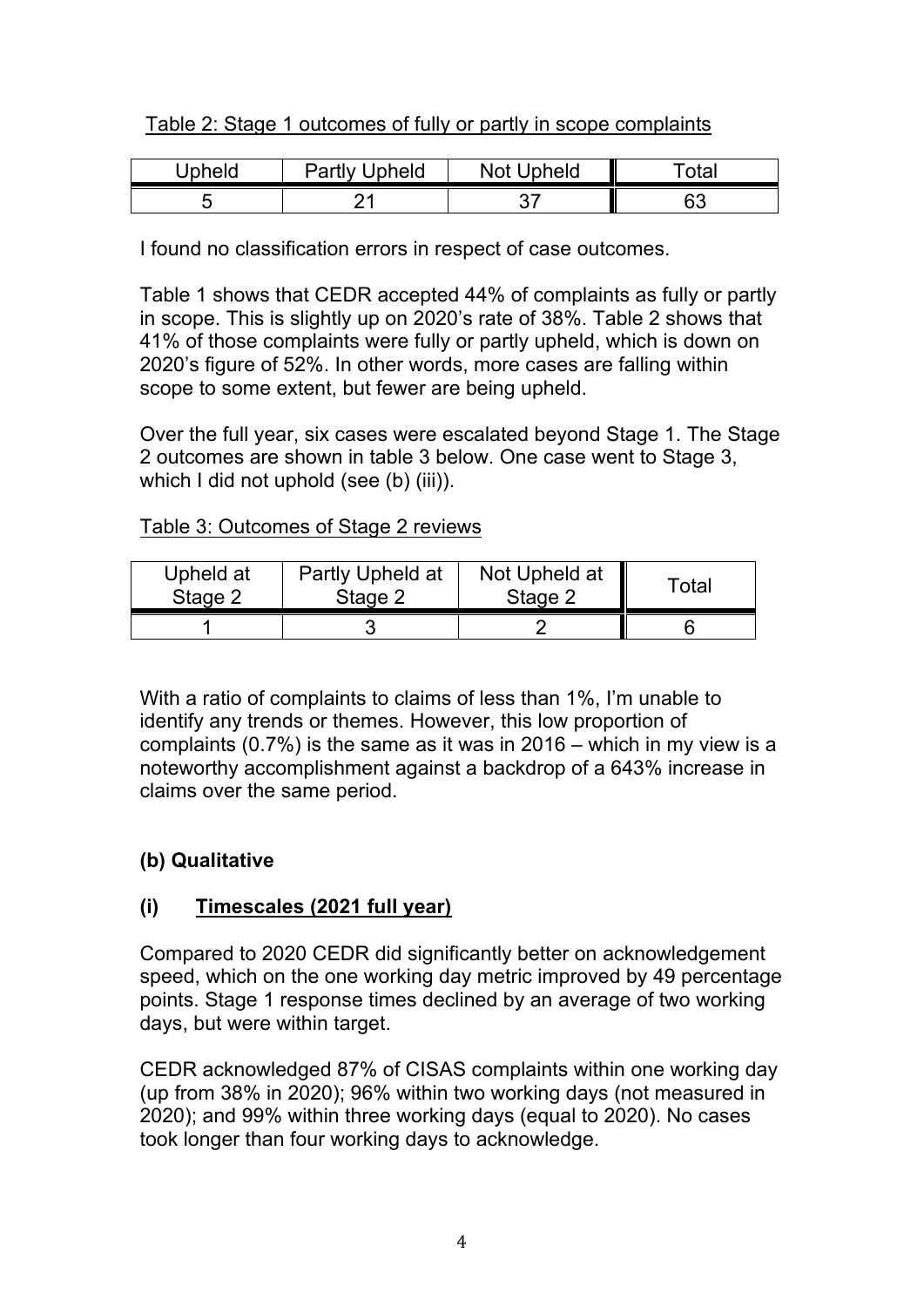CEDR completed 90% of Stage 1 reviews within 30 working days, compared to 95% in 2020. (It's worth noting however that in the second half of the year only five cases exceeded the timescale, four of which by one day only.) The average response time for 2021 was 21.5 working days – two days longer than the previous year. The range for the full year was two to 56 working days.

CEDR completed all six Stage 2 reviews within their 30 working day target, with an average of 26 working days and a range of 19 to 30 working days.

The one Stage 3 review was completed within 17 working days.

# **(ii) Casework and Outcomes (1 July to 31 December 2021)**

I examined 53 CISAS complaints received between 1 July and 31 December 2021.

Complaints were about a mixture of quality of service issues, but I noticed a few themes. The first was that a number of customers complained about messages going unanswered or calls not being returned.

The second was about staff attitude or rudeness. This is the first time that this has arisen to any noticeable extent. CEDR's reviews of these cases did not always lead to the complaints being upheld, and it's fair to say that some customers were themselves far from courteous in their tone. That said, it is of concern that some customers perceived a less than helpful attitude from CEDR staff, including on some manager call backs.

I will monitor both the above issues at my next review.

A third theme was that there was a perception in some claimants' minds that CISAS was biased towards communications providers. This mostly concerned adjudications, which falls outwith my remit. However, I found no evidence whatsoever to give credence to this in respect of CISAS' administration and processing of claims.

The final noticeable theme (which isn't about CEDR's own quality of service) was in respect of communications providers' non-compliance with adjudication decisions or settlement agreements. I comment on this in section 6.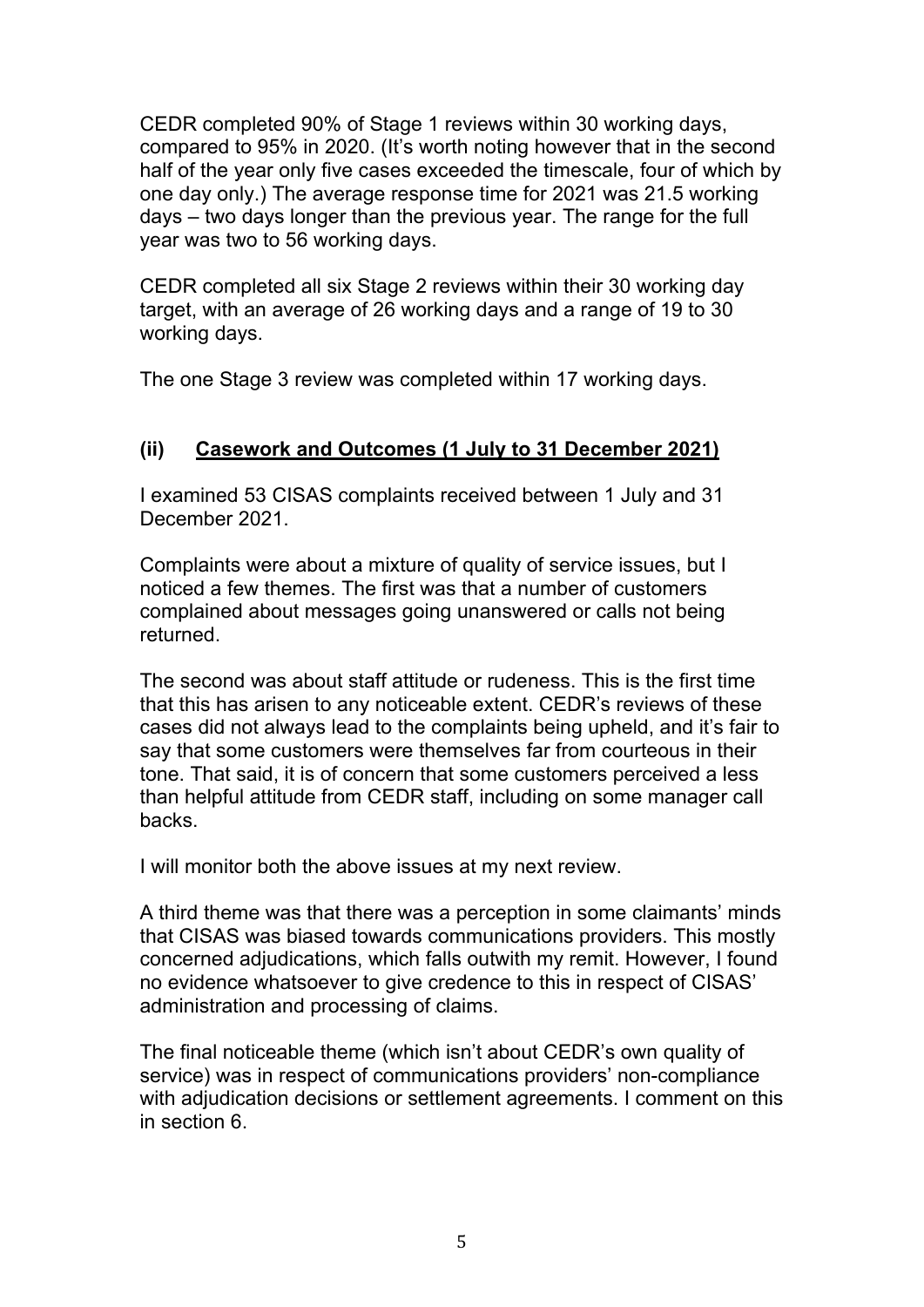CEDR's Stage 1 and 2 reviews were in my view well written, and led to the right outcomes. Responses contained uniformly excellent summaries, and mostly covered all points raised by the customer. I did however feel that some Stage 1 replies could have gone into more detail; and three of the four cases that went to Stage 2 could, perhaps, have been avoided had the Stage 1 review been more thorough. I've made a recommendation on this point.

I noticed nine mostly minor typographical errors across the replies I looked at – four of which occurred in a single Stage 2 reply (so perhaps there's a case for stepping up proof reading at that stage?).

And in one case a statement from an adjudicator that was included in a Stage 1 reply contained two errors. I am always concerned when this happens – it comes across as carelessness in what should be a highly professional response. I also believe that there is an onus on the signatory of the Stage 1 response to check for errors. I am therefore recommending that CEDR take steps to improve the proof reading of adjudicators' contributions to responses to complaints.

CEDR offered compensation in 12 cases, ranging from £10.00 - £200.00. In my opinion all the offers were fair and proportionate.

#### *In scope – three complaints*

The first complaint was about staff rudeness, and CEDR upheld it in full after reviewing the call in question. The customer rejected the £15.00 compensation that CEDR offered and went on to pursue a Subject Access Request that, as far as I could see, came to nothing. CEDR's Stage 1 response was good, and the compensation offer was reasonable enough in my view.

The second case also concerned staff rudeness and poor attitude, as well as complaints about the ease of access to CEDR's complaints procedure and lack of advice. At Stage 1 CEDR reviewed two calls and concluded that, whilst they could have been better handled, they were not too bad; and that some of the customer's remarks on the calls were unacceptable. The complaint was not therefore upheld, but after escalation to Stage 2 it was upheld in full. (I cover this in point (iii) of this section.)

The third complaint was not upheld. It was to do with non-compliance but the customer said that CISAS had made administrative errors. In the event, this was established not to be the case – but I was pleased to see that CEDR cleared up a loose end on one element of the compliance package.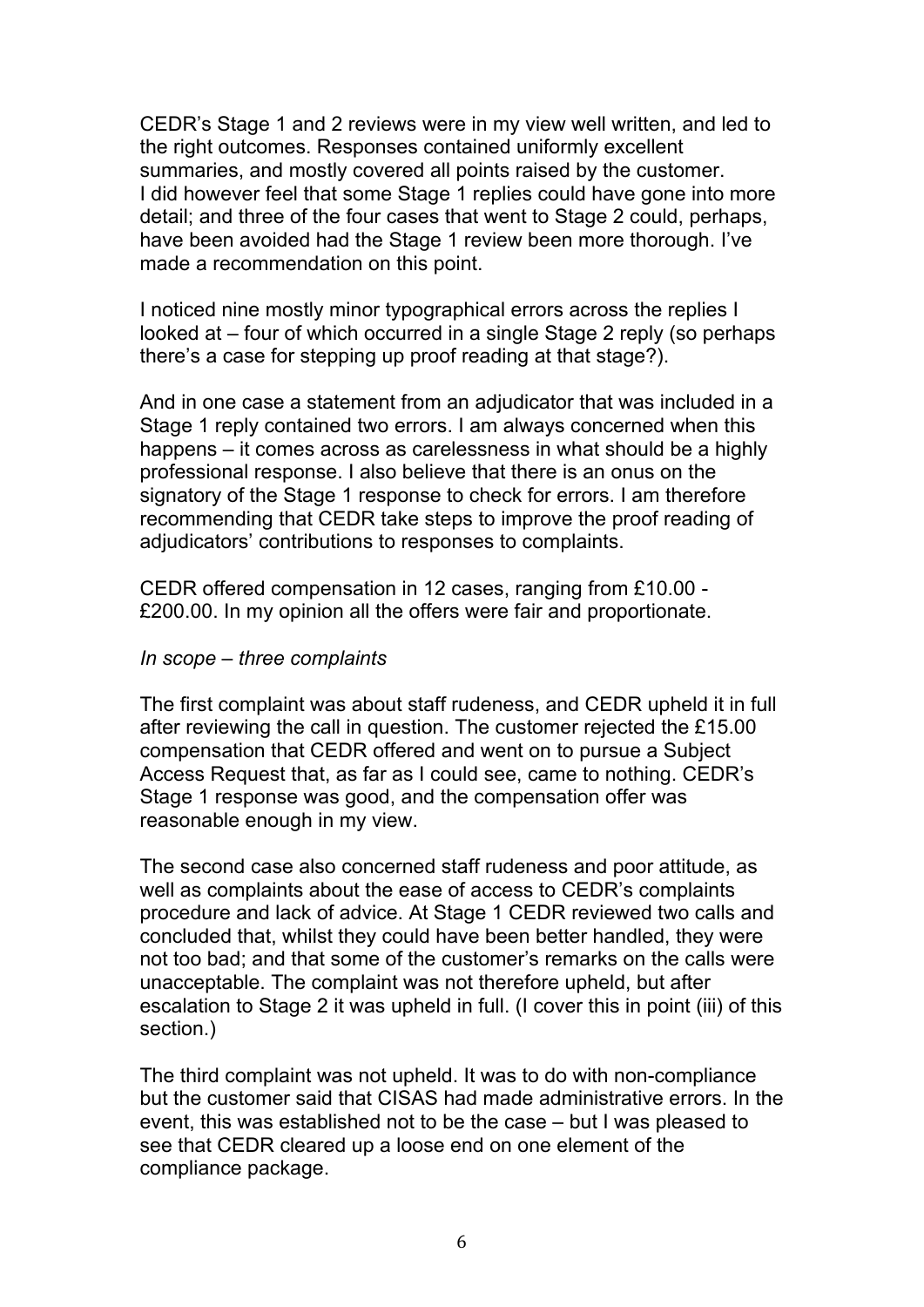#### *Partly in scope – 25 complaints*

Non-compliance featured in 32% of partly in scope complaints.

CEDR partly upheld eight complaints. I will not précis them all individually, but will comment on those that I found noteworthy.

One case concerned a failure to keep a promise of a £20.00 goodwill payment. The Stage 1 reply apologised and upped the payment to £30.00 but I would have liked to have also seen an explanation for the oversight.

Six Stage 1 reviews correctly identified administrative failings and/or poor call handling, and offered between £10.00 and £30.00 compensation to the customers concerned – which in my view was proportionate to the impact of the errors.

One complaint was partly upheld with an apology but no compensation. This was acceptable in my opinion as the majority of the complaint was disproved based on evidence that showed CEDR had telephoned the customer when she had accused them of not doing so. The only error was a slight delay in uploading the adjudicator's final decision, which had no material impact on the outcome. CEDR rejected the customer's subsequent escalation request, since it identified no clear outstanding issues and raised matters that fell outwith the complaints procedure. I am satisfied that this was the correct course of action.

On one case the customer wrote in and said: "Thank you for taking the time to respond to my complaint, I appreciate just being able to have my side heard." It's encouraging to see this feedback and shows the value of handling complaints well. (It's also an antidote to some of the uncalled for hostile comments that I saw from some customers.)

One partly upheld case went to Stage 2, which I cover in point (iii) of this section. And one case received a kind of "informal" Stage 2 review, which was reasonable in the circumstances. It involved non-compliance and, to cut a long story short, CEDR ended up paying the customer the £245.00 they were owed (in addition to £30.00 awarded at Stage1) and then reclaiming it from the communications provider. This is admirable customer centric behaviour from CEDR – but in my view it's a sorry state of affairs that they should even have to consider taking such action due to a communications provider's failure to meet its obligation.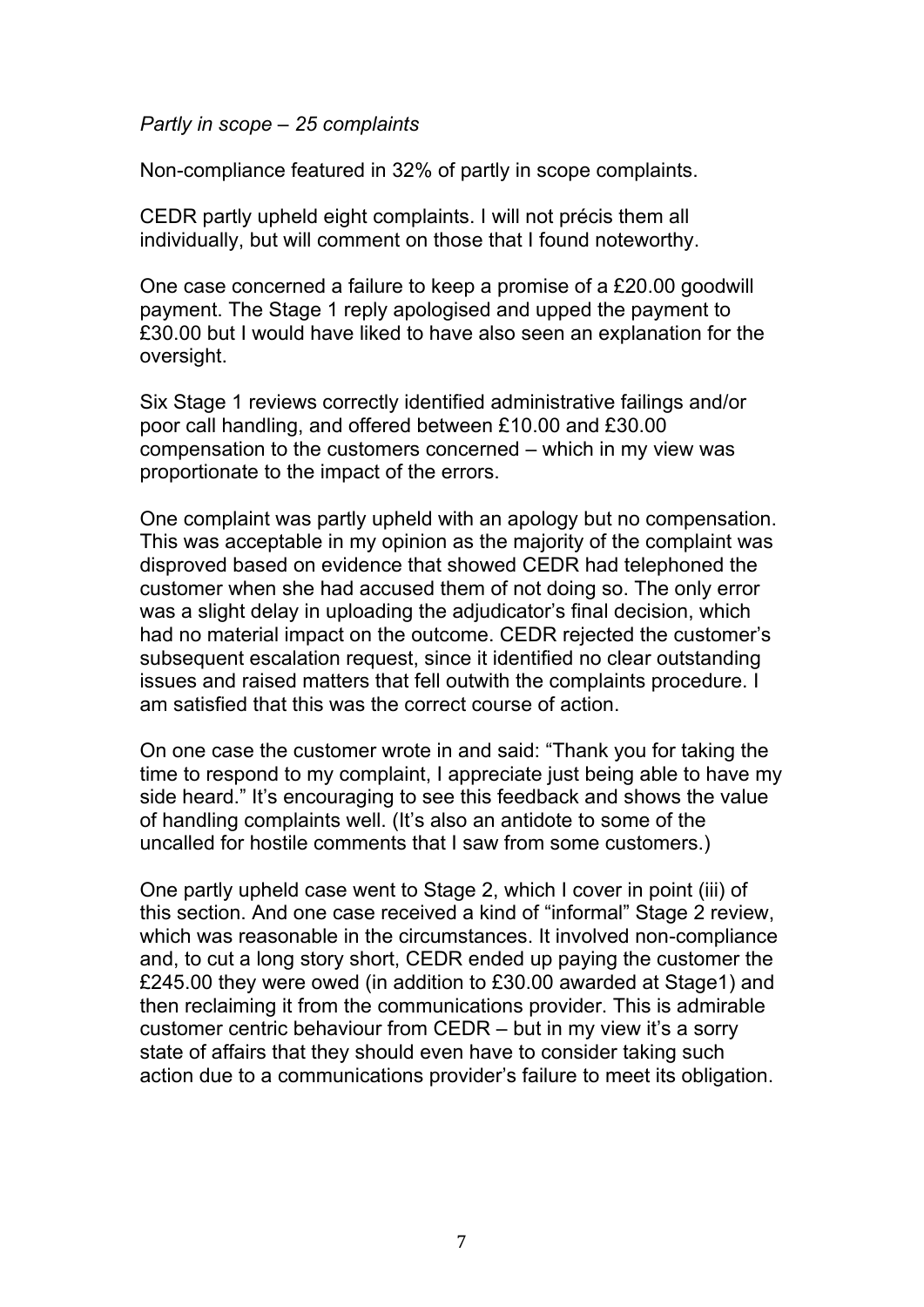The 17 complaints that were not upheld were for the most part unremarkable, and I have no quibble with the decisions CEDR reached. The majority related to the adjudication decision, with only minor customer service elements. In all cases CEDR explained the scope of the Scheme and dealt with the service issues with reference to evidence – for example, dates on which information was given to customers; extracts from the on-line case management system; and records of calls that were made.

In one case a customer complained that a staff member had hung up mid way through a call. CEDR established that there had been a technical fault on the line and were able to show that the call had been immediately returned. Clearly, then, there were no grounds for upholding that complaint.

A further case identified unacceptable customer behaviour on a call. I was impressed with the Stage 1 review, which gave a detailed reply. It also addressed some procedural issues and reinforced advice that the customer had previously been given (and ignored) about the timescale in which a claim could be made.

I was pleased to see CEDR pick up feedback from customers – in one instance there was some confusion over the process under which communications providers can object to a claim and CEDR are looking at clarifying the rules accordingly.

*Out of scope – 25 complaints*

Non-compliance featured in 16% of out of scope complaints.

I'm satisfied that all 25 cases were out of scope – they were exclusively about the adjudication or aspects of CISAS' processes that fell outwith the complaints procedure's remit.

I was pleased to see that in each case CEDR's Stage1 response clearly explained the Scheme's scope and why the complaint did not fall within it. CEDR also dealt with any areas of clarification where appropriate – for example confirming details relating to a decision or settlement award.

Although out of scope, one complaint found its way to Stage 2. I cover this under point (iii) of this section.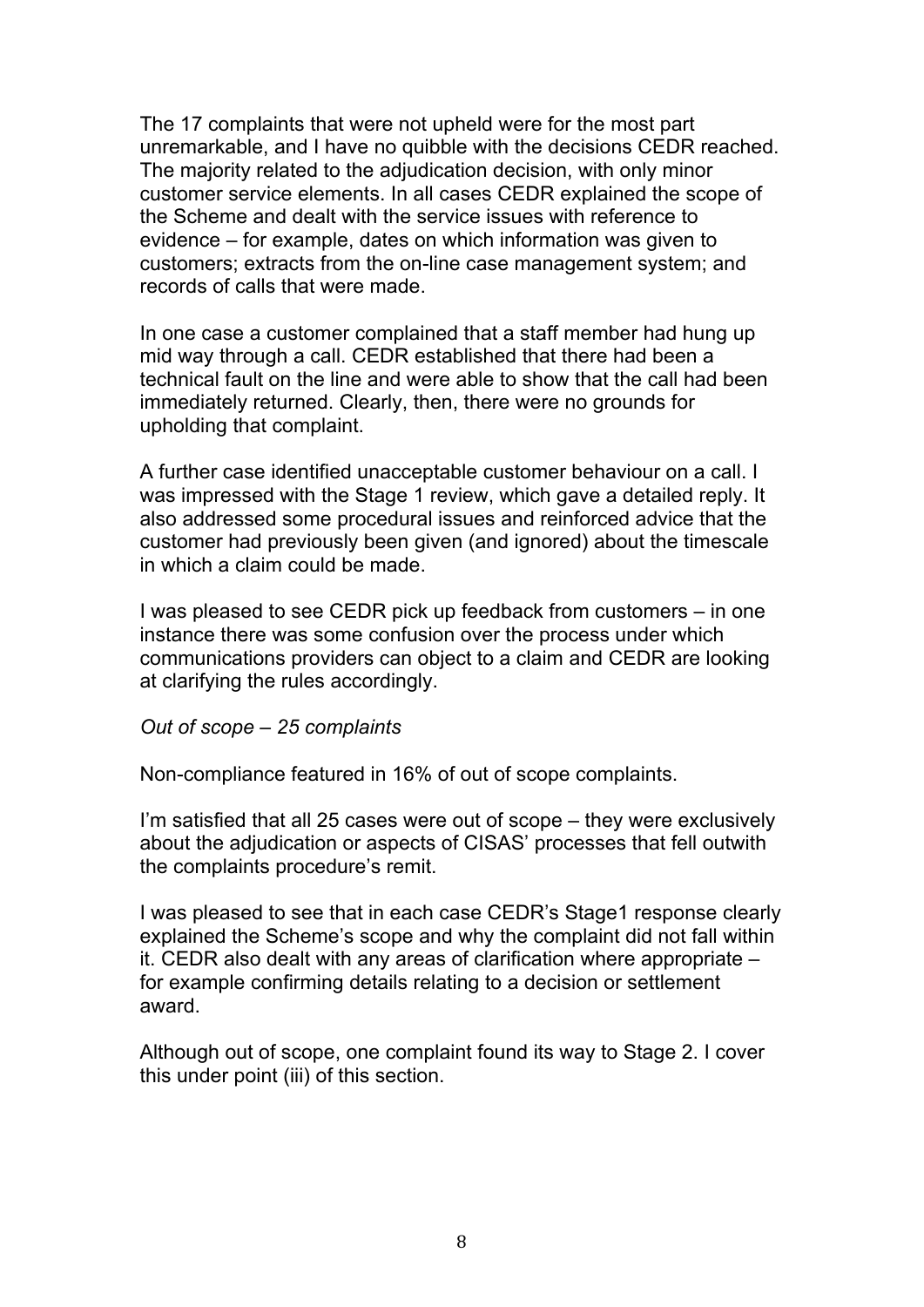## **(iii) Stage 2 Reviews (1 July to 31 December 2021)**

CEDR completed four Stage 2 reviews. The standard was high overall, but I feel that three of these cases could have been avoided had the Stage1 reviews been more thorough.

There were two separate Stage 2 complaints from the same customer. In the first, the complaint was not initially upheld but at Stage 2 it was established that only two out of four calls with the customer had been reviewed. The Stage 2 reviewer found that, overall, the calls were not of an acceptable standard – in particular a manager call back, which had lacked preparation. Various service failings were identified and CEDR awarded £200.00 compensation. The customer thanked the Stage 2 reviewer for taking the complaint seriously.

In my view the Stage 1 review ought to have been more comprehensive and could have achieved the same outcome sooner. However, this is an example of the staged complaints procedure working as it should; the purpose of Stage 2 is to deal with any escalated outstanding matters, and that's what happened here.

In the second case, without going into too much detail, the customer had as I understand it effectively been banned from calling CEDR under their Unacceptable Behaviour Policy (UBP). This is in place to protect staff from, inter alia: aggression; abuse; threats; harassment, excessive levels of contact; and unreasonable demands. The customer had nonetheless made a number of calls to CEDR. Because of this, CEDR deemed the complaint out of scope at Stage 1.

The customer emailed CEDR's Chief Executive and was then invited by the Director of Dispute Resolution Services to submit a formal complaint. The customer referred to his initial complaint, and was then advised to ask for that to be escalated – which is what happened and the Director of Dispute Resolution replied personally.

To be honest, I found this all a bit messy – and the outcome was that an out of scope complaint was escalated. That said, it was a "one off" and the nature of the case made it challenging. On balance, whilst the case went around the houses a bit, I feel that CEDR ultimately took the best course of action. In the event the Stage 2 response was of the highest order. It gave a lot of relevant background involving previous claims and was thorough in reviewing the customer's complaints. It also gave a comprehensive explanation of the UBP and its purpose. The complaint was not upheld, rightly so in my view.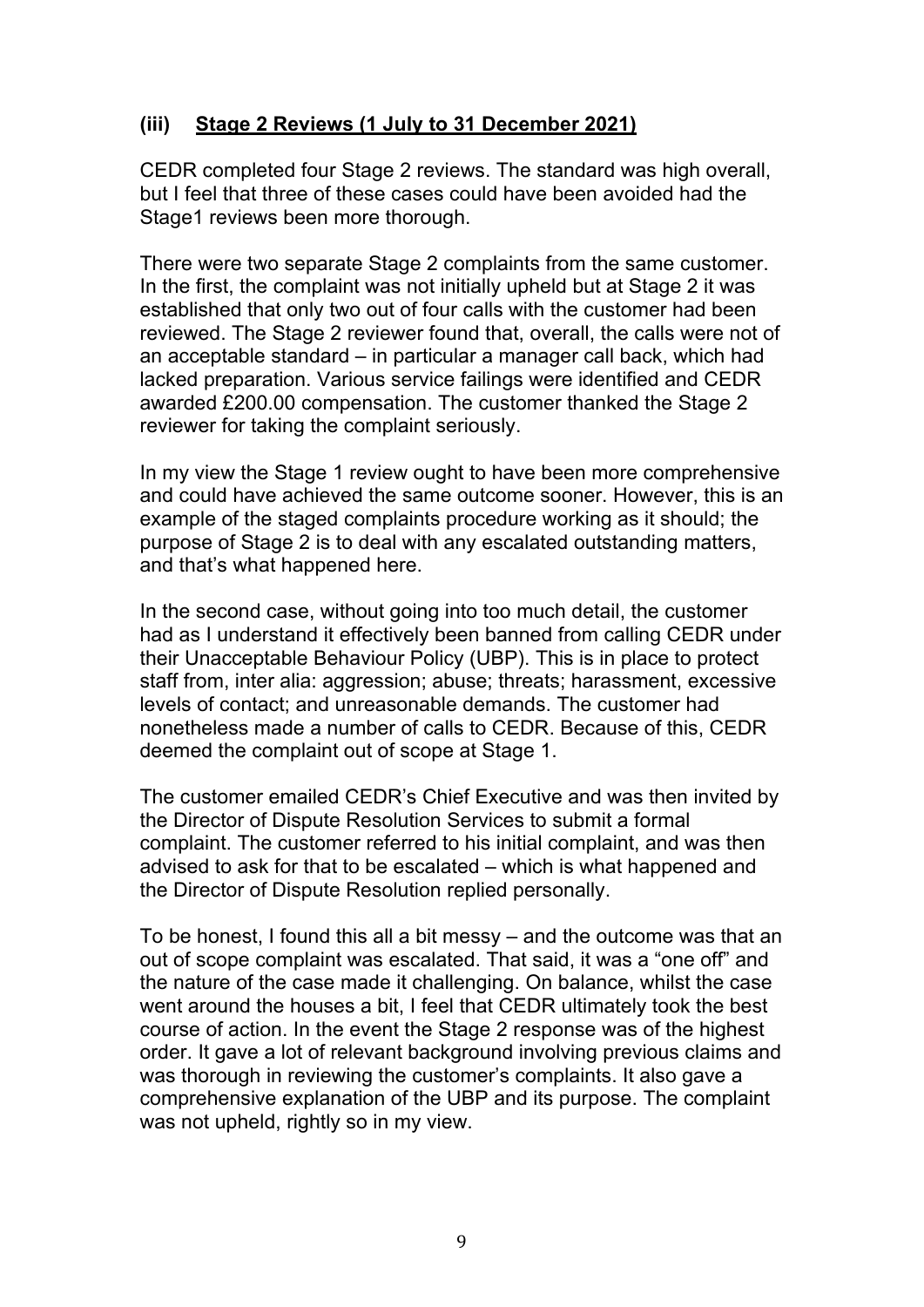The third complaint was about staff rudeness and poor attitude, and various administrative errors. The Stage 1 response acknowledged the latter to an extent and offered £10.00 compensation; but I felt it was somewhat dismissive of the former. The case was escalated and the Stage 2 review identified a number of customer service failings – including a poorly handled call, and a failure to make a promised call back. CEDR increased the compensation offer to £90.00, which the customer accepted. I found the Stage 2 response to be of a high standard, but I feel that these issues could have been identified and dealt with at Stage 1.

The fourth complaint was complex and covered a raft of compliance related issues concerning three claims and two communications providers. It seemed to me that both CEDR and the customer had become confused and it was difficult to unpick the main issues. However, although the customer had put three case references on the complaint form, the Stage 1 review only covered one of them. In mitigation, the main body of the complaint was not at all clear but nonetheless in my view the Stage 1 review should have looked into all three cases. The upshot was that the Stage 1 review was incomplete and did not uphold the complaint.

The Stage 2 review covered the areas omitted at Stage 1 and partly upheld the complaint, offering £70.00 compensation. The customer remained dissatisfied and the case was referred to me. I reviewed it in January 2022 so will cover it as part of my next report.

### **(iv) Stage 3 Reviews (1 July to 31 December 2021)**

One complaint was referred to me during the second half of the year.

This was about a complex billing issue involving two separate claims, and confusion about whether or not the communications provider had settled the initial one. The customer complained about a number of aspects of CEDR's quality of service and administration of the case. In their Stage 3 escalation request the customer asked some 30 questions, all of which I addressed.

I found that some matters raised by the customer concerned the adjudication process itself, thus fell outwith the scope of CEDR's complaints procedure. In respect of CEDR's quality of service I found no evidence of any administrative/procedural failings; and from my reviews of various calls the customer had with CEDR's staff it seemed to me that the customer's allegations of rudeness were groundless. In fact, I felt CEDR had shown a willingness to help where they could.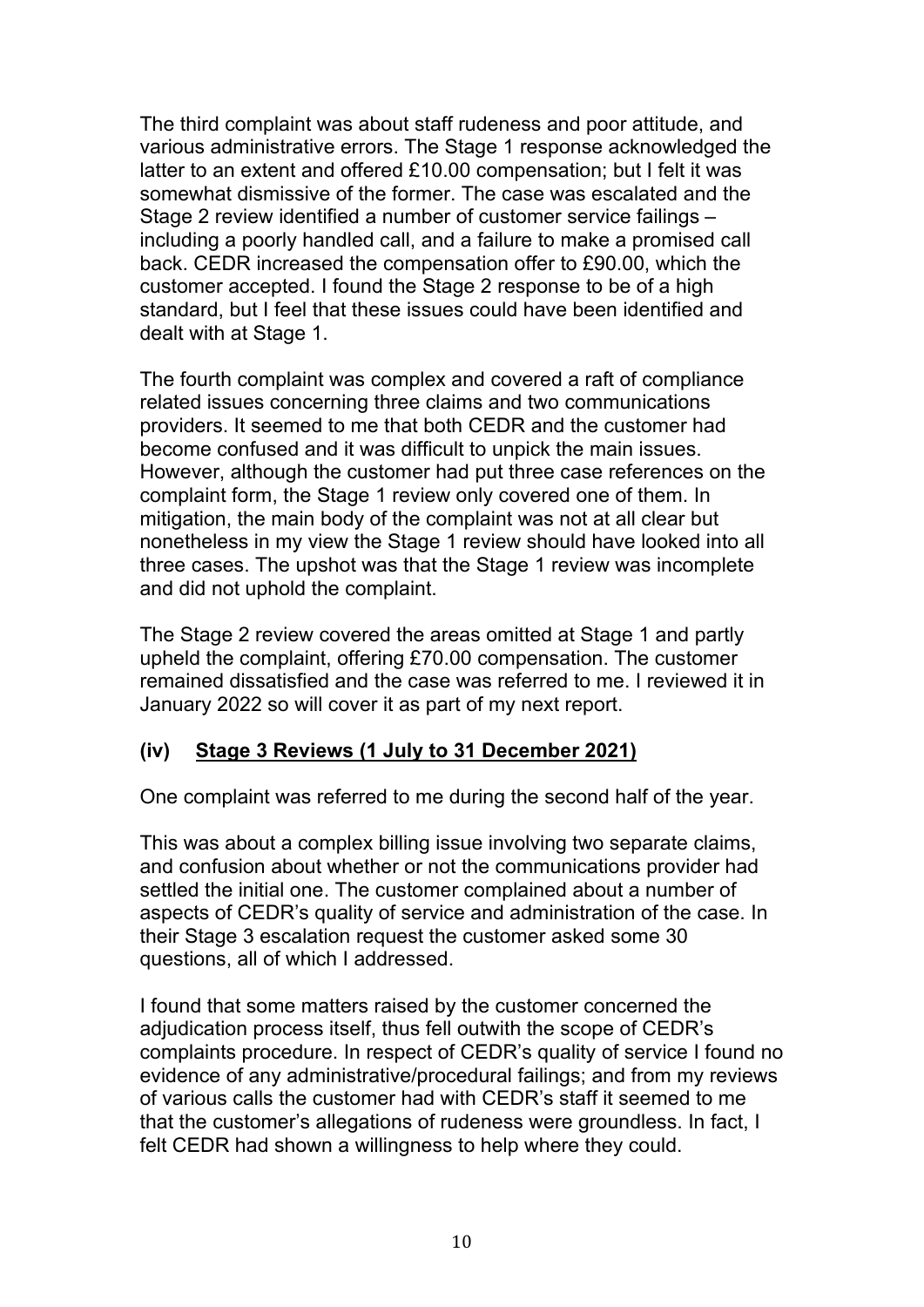Apart from a couple of very minor oversights I found CEDR's Stage 1 and 2 responses to be of a good standard and they made every effort to answer the points the customer had raised. CEDR had offered the customer £30.00 compensation at Stage 1 as the matter had taken longer than expected to resolve (although I note it did not exceed their 30 working day timescale); and a further £20.00 at Stage 2 for the minor oversights in the Stage 1 response. This was very reasonable in my view.

I asked CEDR to honour their compensation offer, but I did not uphold the complaint. I also recommended that in future CEDR respond to any straightforward and easily answered questions before escalating a complaint to Stage 3.

## **6. General Observations**

I have two general observations, relating to my casework review of the second half of the year.

**(a)** Non-compliance featured in 24% of cases, with one communications provider accounting for 16% of all CEDR's complaints on this matter. Whilst CEDR are not to blame for this, in my view it is a source of consumer harm. Having travelled through the Alternative Dispute Resolution (ADR) process, customers should not then experience delays or problems in receiving the redress awarded. My review of these cases suggests that the frustration caused and the time spent is significant for those consumers affected. I've raised this issue in my last four reports, and in July last year I understood that the provider causing the most problems had made system changes that would lead to a much-improved situation. My review does not bear this out.

I'm aware that CEDR report recalcitrant communication providers to the regulator, but I'm recommending that they investigate what further steps they can take. I will also be writing direct to the Office of Communications (Ofcom) to flag up my concerns.

**(b)** I have a sense that customers have become more demanding and at times aggressive. I note that on two or three occasions CEDR had to apply their Unacceptable Behaviour Policy. At the same time, there were a number of complaints about CEDR staff being rude or unhelpful – some of which were upheld. These two things may be linked and it must be tough for staff to deal with difficult calls – especially when they are working from home.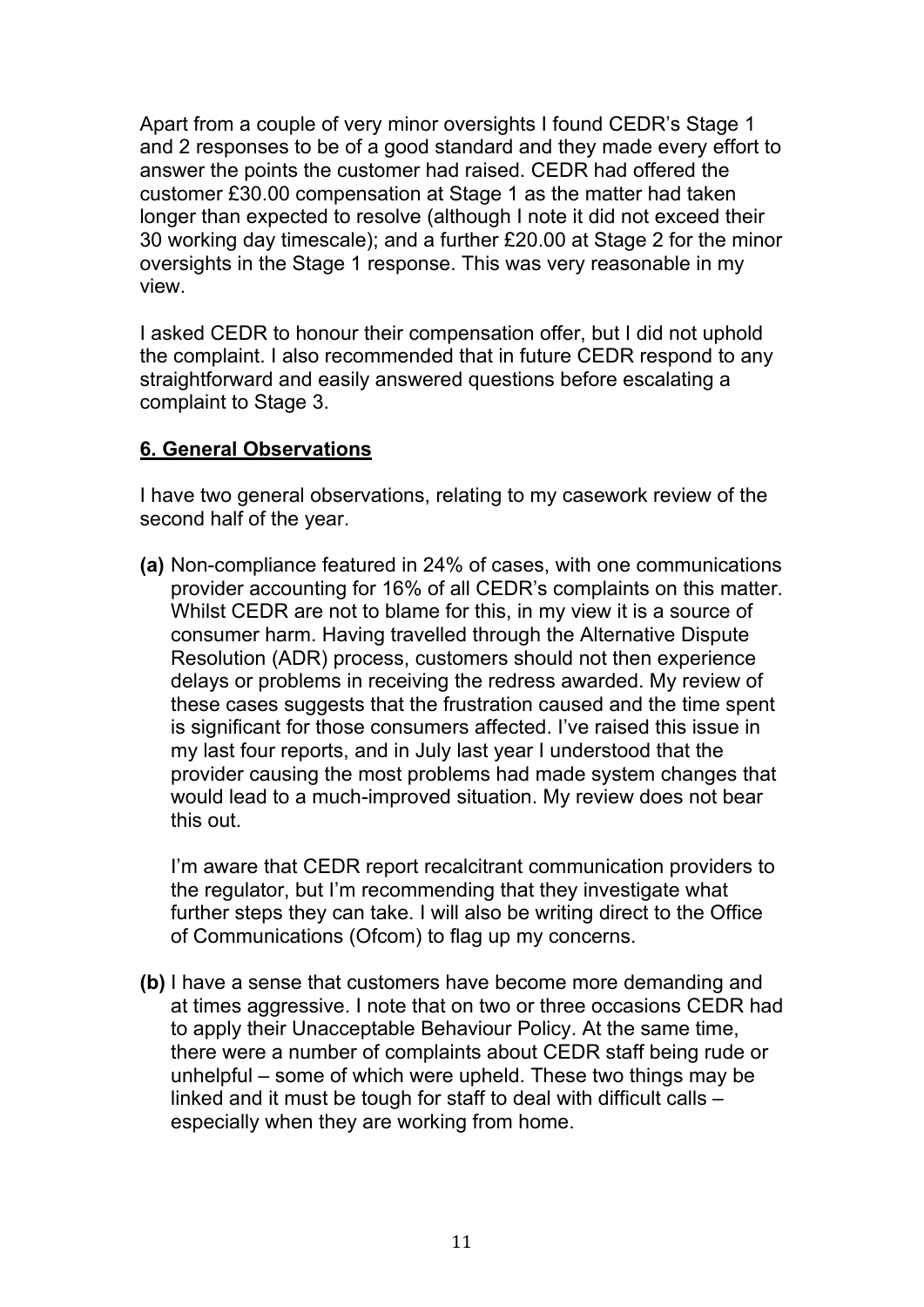However, I do not believe there is any excuse for poor call handling; in fact, as an ADR service, CEDR should in my view be an exemplar of excellent customer service. I leave this observation with CEDR – it may be that staff need some refresher training or additional support.

## **7. Follow up on previous recommendations**

I made two recommendations in my most recent (interim) report. These are shown in italics below, followed by a brief comment.

*(a) That CEDR redouble their efforts to improve the accuracy of complaint classification so that, in turn, internal data are accurate. As well as correctly classifying complaints at the point of entry on the system, CEDR should in my view double check the system entry against the Stage 1 reply and ensure both are consistent with each other.*

This remains an issue, so I am carrying this recommendation forward.

*(b) That CEDR take steps to improve the percentage of Stage 1 reviews completed within their 30 working day target, so that customers do not experience undue delays.*

Stage 1 reviews within target only improved by one percentage point in the second half of the year (from 89% to 90%). However, given that four of the five cases that exceeded the 30 working day target only did so by one day I am minded to close this recommendation. (Had it not been for those one-day lapses, the performance would have been 98% within target. My advice to CEDR is not to let things go to the wire.)

# **8. Conclusion**

In keeping with recent years, although the volume of claims CISAS handled increased the proportion of complaints stayed low at 0.7%.

Timescale performance was good overall, with an excellent recovery on acknowledgement speed in the second half of the year. Average Stage 1 response times were consistent across the year at 21. 5 working days.

Replies to customers were of a generally high standard; however some Stage 1 reviews should in my opinion have gone further.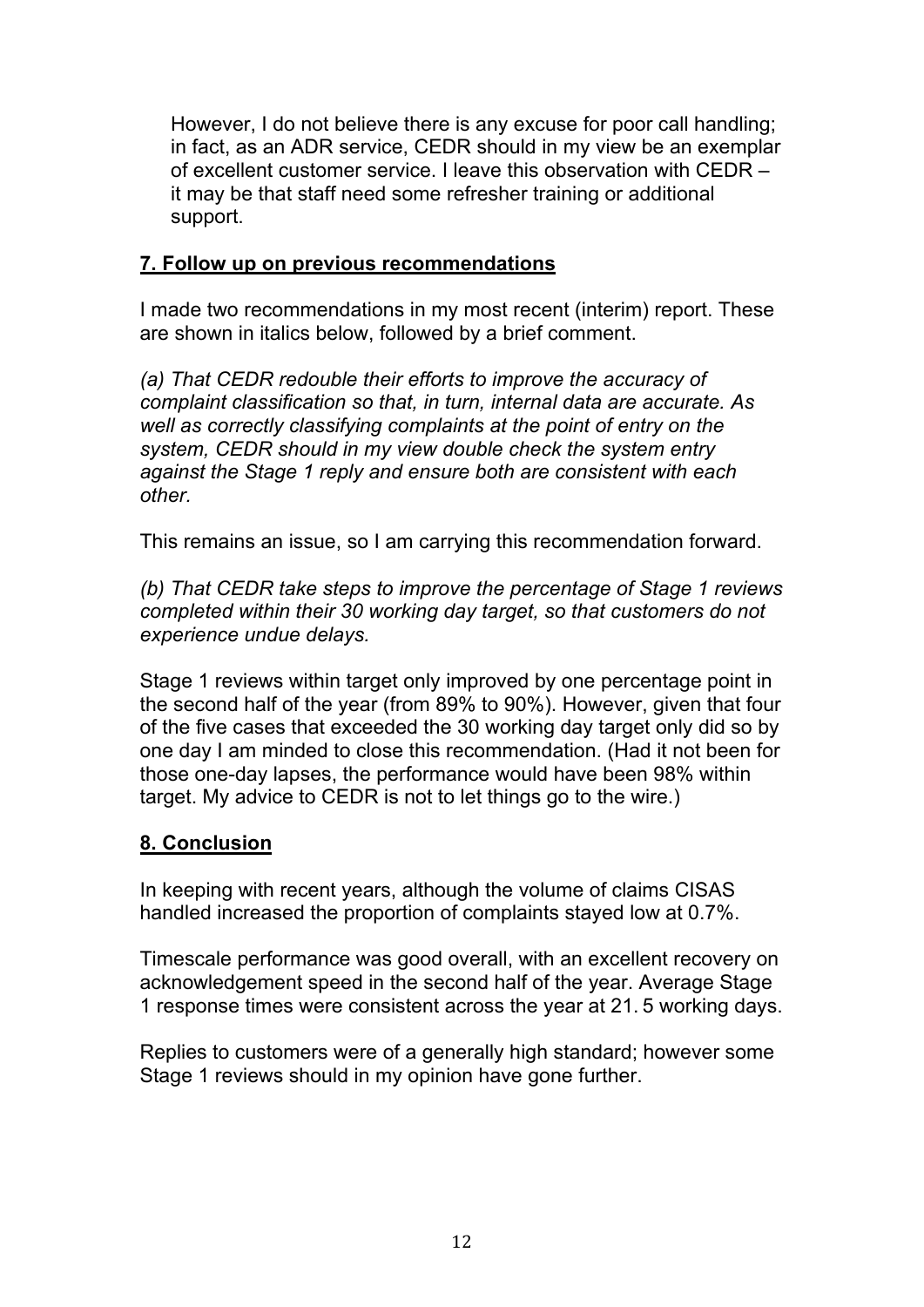I found evidence that some customers perceived a poor attitude from CISAS/CEDR staff; at the same time, my sense is that customers have become more demanding and, at times, aggressive. CEDR may wish to consider what additional support is needed to equip staff to better deal with this situation, so that customers do not feel they have experienced a poor quality of service.

Other themes from the casework I examined were that messages sometimes go unanswered by CEDR; and that customers feel that CISAS is biased towards communications providers. The latter concerned adjudication matters, so is outside the scope of CEDR's complaints procedure. The former was not always supported by CEDR's reviews, but I will monitor it at my next review and decide whether a formal recommendation is necessary.

From my perspective, CISAS and CEDR continue to maintain a good complaints handling performance given the challenges of 2021. However, some longstanding issues need addressing: -

- Non-compliance, particularly by one communications provider, remains a disproportionate source of complaints.
- Reducing the complaint classification error rate continues to elude CEDR.

## **9. Recommendations**

I have four recommendations.

- **(a)** That CEDR make further efforts to improve the accuracy of complaint classification, so that internal data are accurate. As well as correctly classifying complaints at the point of entry on the system, CEDR should in my view double check the system entry against the Stage 1 review to ensure both are consistent with each other.
- **(b)** That CISAS ensure adjudicator contributions to replies to customers are thoroughly proof read, so that potentially serious errors are avoided.
- **(c)** That CEDR take steps to ensure Stage 1 reviews are thorough (including listening to call where necessary), so that customers receive comprehensive replies and the need for escalation is mitigated.